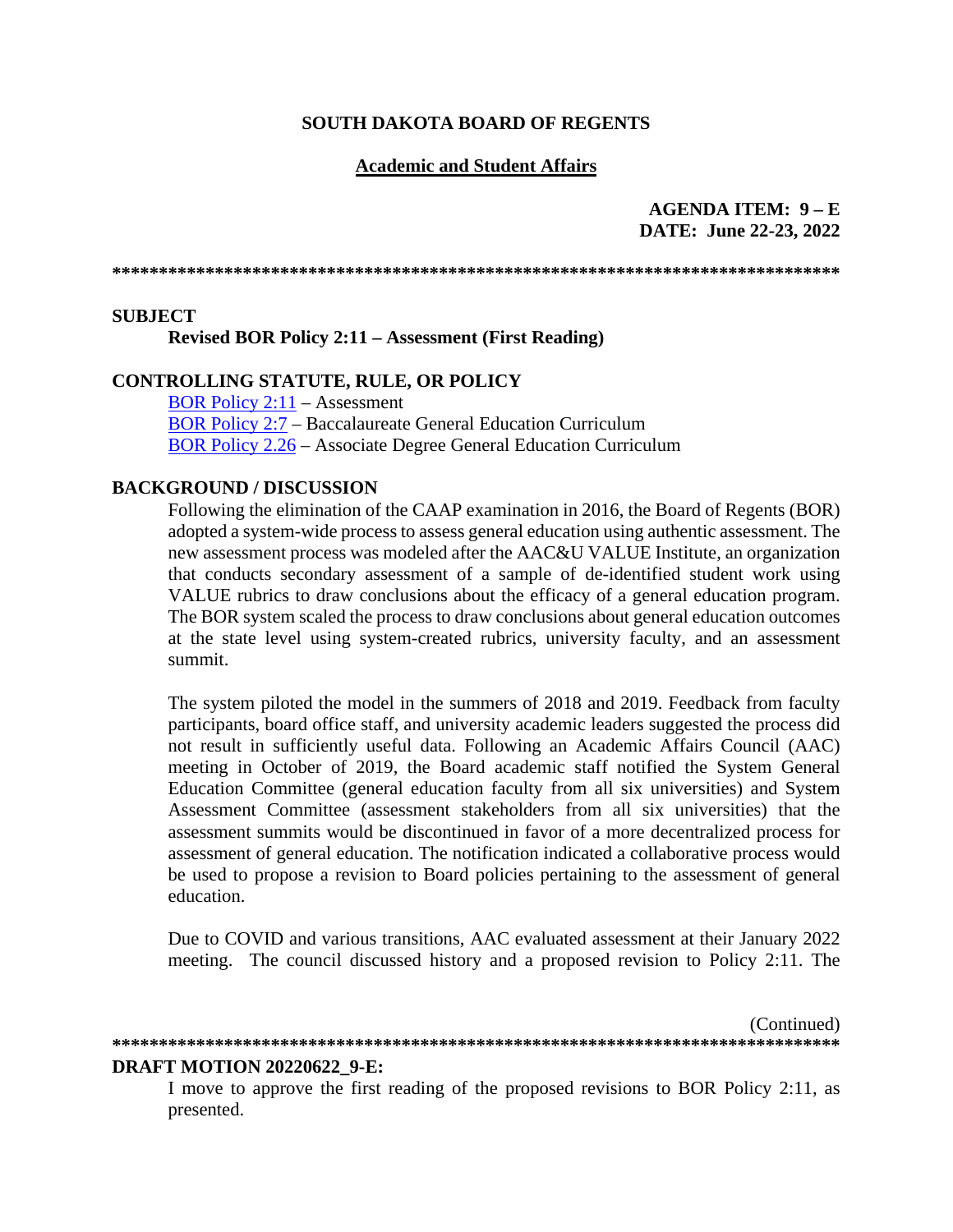revision was crafted and recommended by the System Assessment Committee and the System General Education Committee.

At the February 2022 AAC meeting, the council supported the revised policy with guidelines to be updated reflecting Board policy changes. Policy 2:11 was revised to include:

- 1. Aligned the structure of the policy to include the current formatting.
- 2. Addition of the definitional section.
- 3. Addition of the Policy Statements.
- 4. Addition of System Reporting Requirements.
- 5. Removal of the Cross Curricular Skills from Policy.

## **IMPACT AND RECOMMENDATION**

The BOR academic staff and legal counsel recommend that Board Policy 2:11 be revised to:

- reflect the current effective practice of institutional assessment of the System General Education Requirements,
- require each institution to report its general education findings annually to the Board of Regents, and
- remove the list and definitions of the cross-curricular skills from the policy and place them in a new guideline.

The timeline associated with these changes will be as follows:

- First Reading June 2022 BOR Meeting
- Guidelines Updated July 2022
- Second Reading August 2022 BOR Meeting

## **ATTACHMENTS**

Attachment I – Proposed Revisions to BOR Policy 2:11 (with track changes) Attachment II – Proposed Revisions to BOR Policy 2:11 (clean copy)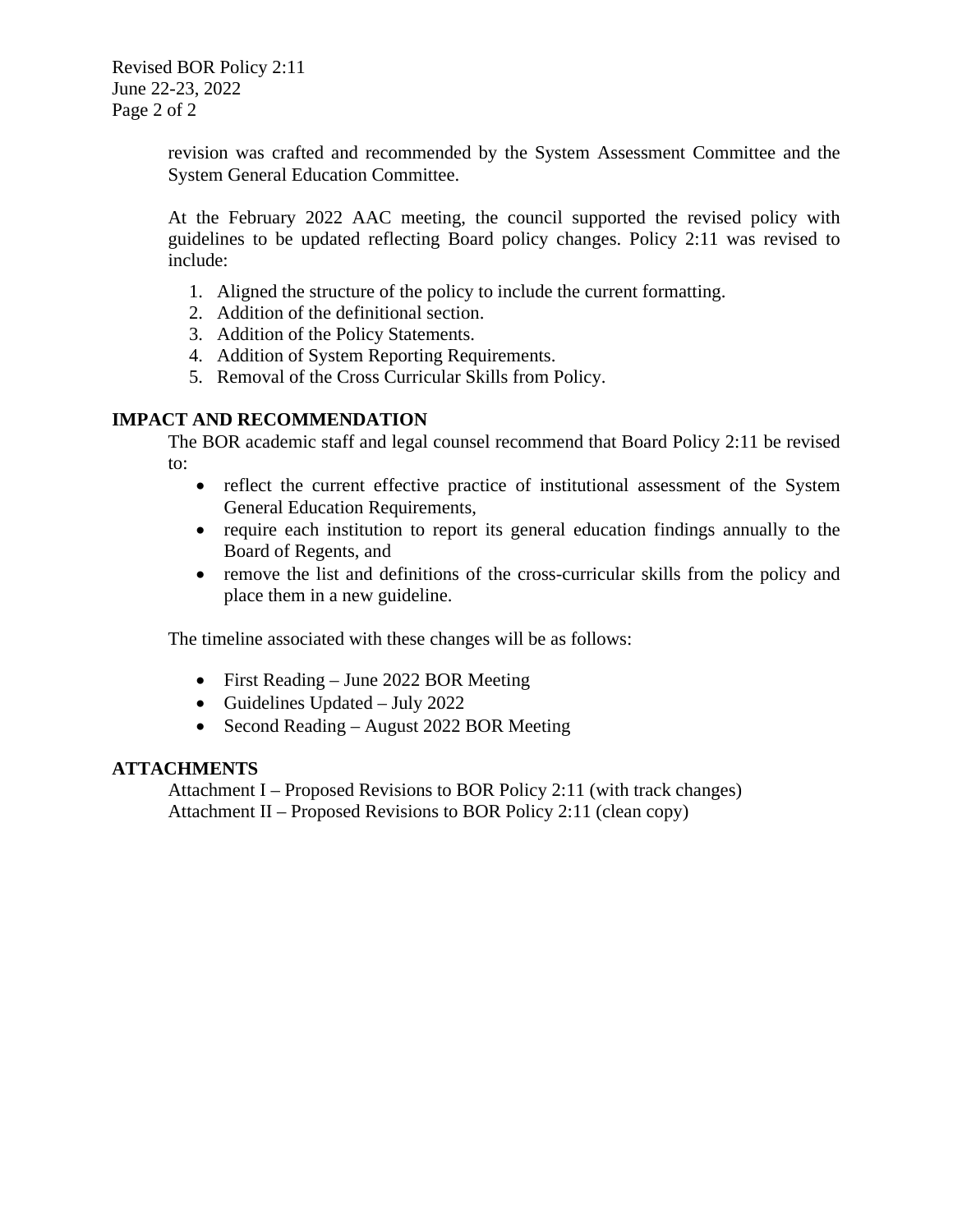# **SOUTH DAKOTA BOARD OF REGENTS**

# **Policy Manual**

# **SUBJECT:** Assessment

# **NUMBER:** 2:11

## **A. PURPOSE Purpose of Assessment**

This policy identifies the responsibility of each university to assess student learning within its academic programs. The aAssessment of student learning enhances the overall quality of academic and co-curricular programs. University assessment programs increase communication within and between departments/units related to departmental, college and institutional goals and objectives. Assessment also enhances public understanding of higher education and diversity of institutional roles and missions.

# **B. DEFINITIONS**

- **1. Academic Program:** The degree, major, and as applicable the specialization approved by the Board of Regents for the degree-granting institution.
- **2. Assessment:** A systematic collection, review, and use of information about educational programs undertaken for the purpose of improving student learning and development.
- **3. Institutional Accreditor:** The six public universities are accredited by the Higher Learning Commission.

# **C. PRINCIPLES, EXPECTATIONS AND POLICY STATEMENTS**

- **1.** Assessment is a necessary and integral component of continuous improvement for academic programs.
- **2.** Information gained from assessment should be used to improve student outcomes.
- **3.** Assessment of student outcomes may include authentic student work, student performances, nationally normed tests, licensure exams, surveys, observations, placement rates and other measures as determined by the academic department and university.
- **4.** The Board shall remain apprised of students' learning outcomes and each university's efforts to improve student learning outcomes.
- **5.** Assessment for continuous improvement should not be used to make comparisons among Regental universities, as the curriculum, assessment plans, measurement instruments, ratings, resources, faculty, studentsstudents, and missions are different for each university.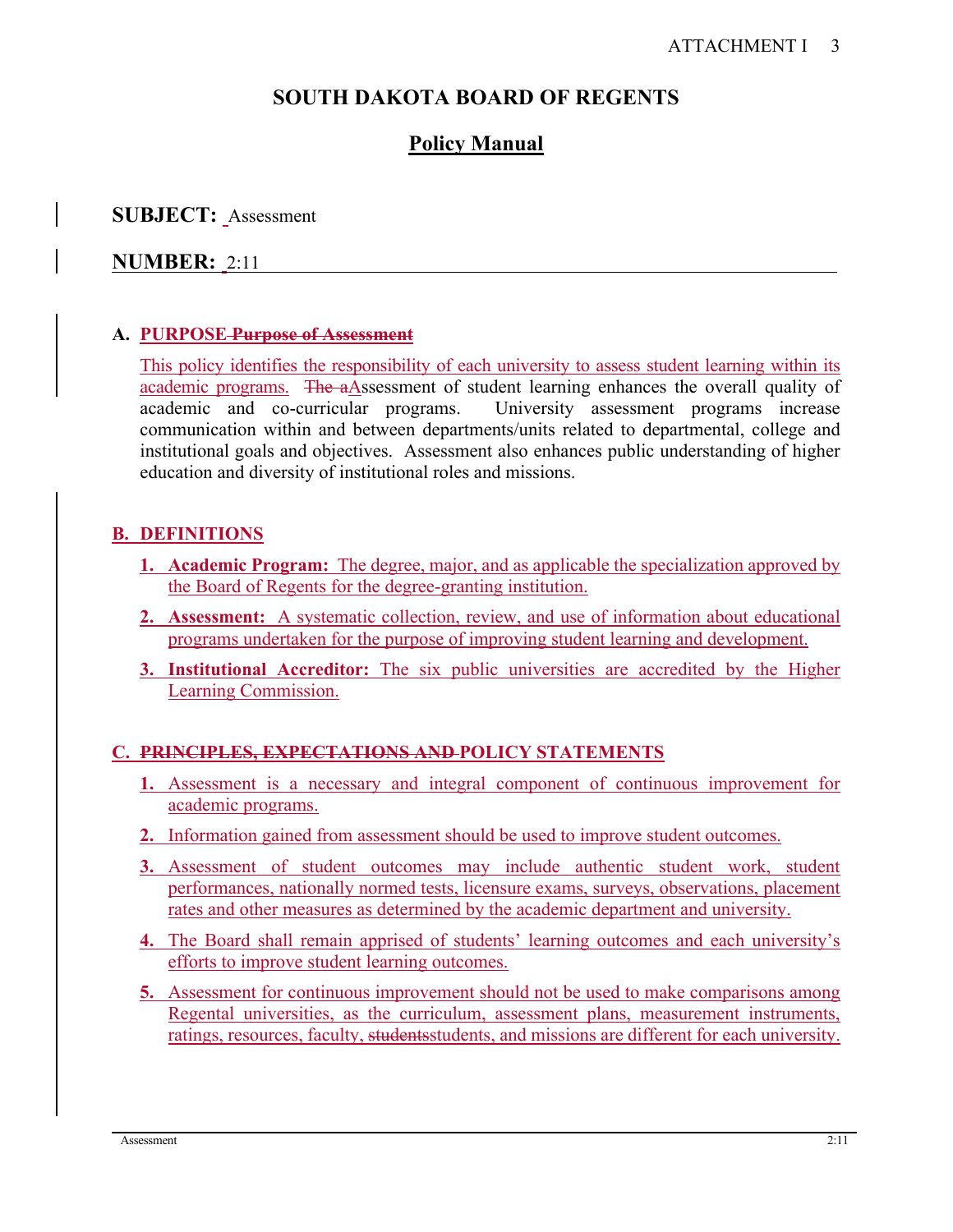# **D. ASSESSMENT POLICY**

## **1. System Assessment and Testing Committee**

Each university shall appoint at least one representative to the SDBOR System Assessment and Testing Committee. The Committee shall:

- 1.1. Advise the Academic Affairs Council on matters related to assessment and testing, including policy and guidelines designed to ensure that assessment and testing requirements and activities are clear, efficient, and effective;
- 1.2. Communicate and coordinate with the System General Education Committee to advance system initiatives pertaining to assessment.

## **2. System General Education Committee**

Each university shall appoint at least one representative to the SDBOR System General Education Committee. As noted in Policies 2.7 and 2.26, this committee is responsible for identifying the general education student learning outcomes with appropriate faculty input. The System General Education Committee shall provide guidance to the Assessment and Testing Committee to:

- 2.1. Formulate or select system rubrics or measures for the assessment and evaluation of general education standards.
- 2.2. Design and maintain a process for the assessment and evaluation of the System General Education Requirements.
- 2.3. Recruit, train and engage faculty members to assess and evaluate student attainment of general education goals and outcomes.
- 2.4. Serve as liaisons on their campuses for matters related to assessment of general education.

## **3. System General Education Requirements Assessment**

The SDBOR has established System General Education Requirements (Policy 2:7 and 2:26). To assess and evaluate student achievement of the goals and learning outcomes of the established System General Education Requirements, all universities shall participate in a shared assessment and evaluation process that utilizes a random sample of syllabi and student work produced in general education courses and system standard rubrics or other measures, as appropriate.

As described in BOR policy 2:7, the System General Education Committee will conduct the assessment of system general education requirements.

The processes and methods used for assessment of general education will be included in the Academic Council Guidelines following approval by the Council and approval by the Committee on Academic and Student Affairs.

- 3.1. System General Education course syllabi and student work shall be reviewed on a scheduled approved by the Academic Affairs Council
- 3.2. Evaluators shall be members of the System General Education Committee and additional faculty members drawn from all SDBOR universities as needed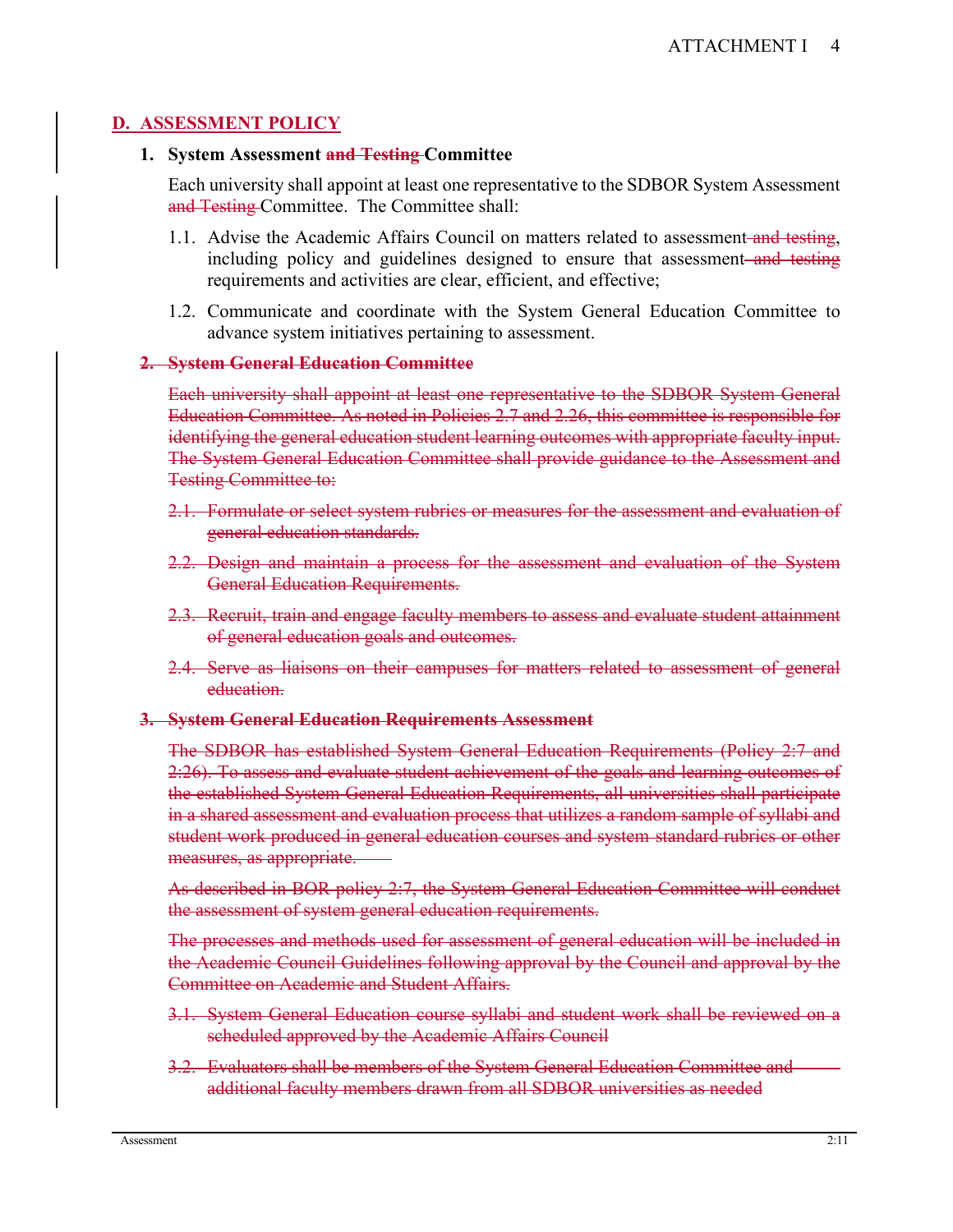- 3.3. Evaluators shall use rubrics or measures for assessment approved by the Academic Affairs Council
- 3.4. The System Assessment and Testing Committee shall support the System General Education Committee and its processes and identify a minimum of two members to serve on the General Education Committee
- 3.5. Results from the assessments shall be presented annually to the SDBOR in a format that serves the continuous quality improvement needs of the campuses and the Regental System

## **4.2.University Assessment of Academic Programs**

Each university shall have in place a functioning assessment structure and processes which conform to the accreditation requirements of the Higher Learning Commission (HLC) institutional accreditor and any specialty accreditations or approvals maintained by programs or units at the university. At a minimum each institution's assessment structure and processes shall:

- 2.1. Assess and analyze student achievement of the goals and learning outcomes of the established SDBOR System General Education Requirements. Each university will submit a report of their assessment findings annually to the Board at its December meeting. AAC Guidelines outline the required components of the report.
- 4.1. Support institutional Program Review or Specialty Accreditation for each academic program/department.
- 4.2.2.2. All academic programs will be reviewed on a 76-year cycle unless their specialized accreditation requires a different timeline. The university President or Chief Academic Officer may require a shorter review interval or grant an extension of no longer than  $two (2)$  years.</u>
- 4.3.2.3. Include program-level (undergraduate, graduate and co-curricular) assessment plans and processes. Undergraduate program level assessment plans will include methods of assessment for Cross-Curricular Skill Requirements per Academic Affairs Guidelines.

The purpose of the cross curricular skills is to enable each institution to integrate and extend general education learning into its programs of study in a manner consistent with and supportive of each institution's mission, vision and values and any requirements of ongoing institutional or program specific accreditation or approval.

Each institution will manage the design, integration, assessment, evaluation and ongoing continuous improvement of cross curricular skills within its degree programs. Documentation on how each institution uses the cross curricular skills to support general education learning will be reviewed by the Academic Affairs Council and the Committee on Academic and Student Affairs.

Each university program will select no less than five of the following cross curricular skill requirements as programmatic student learning outcomes: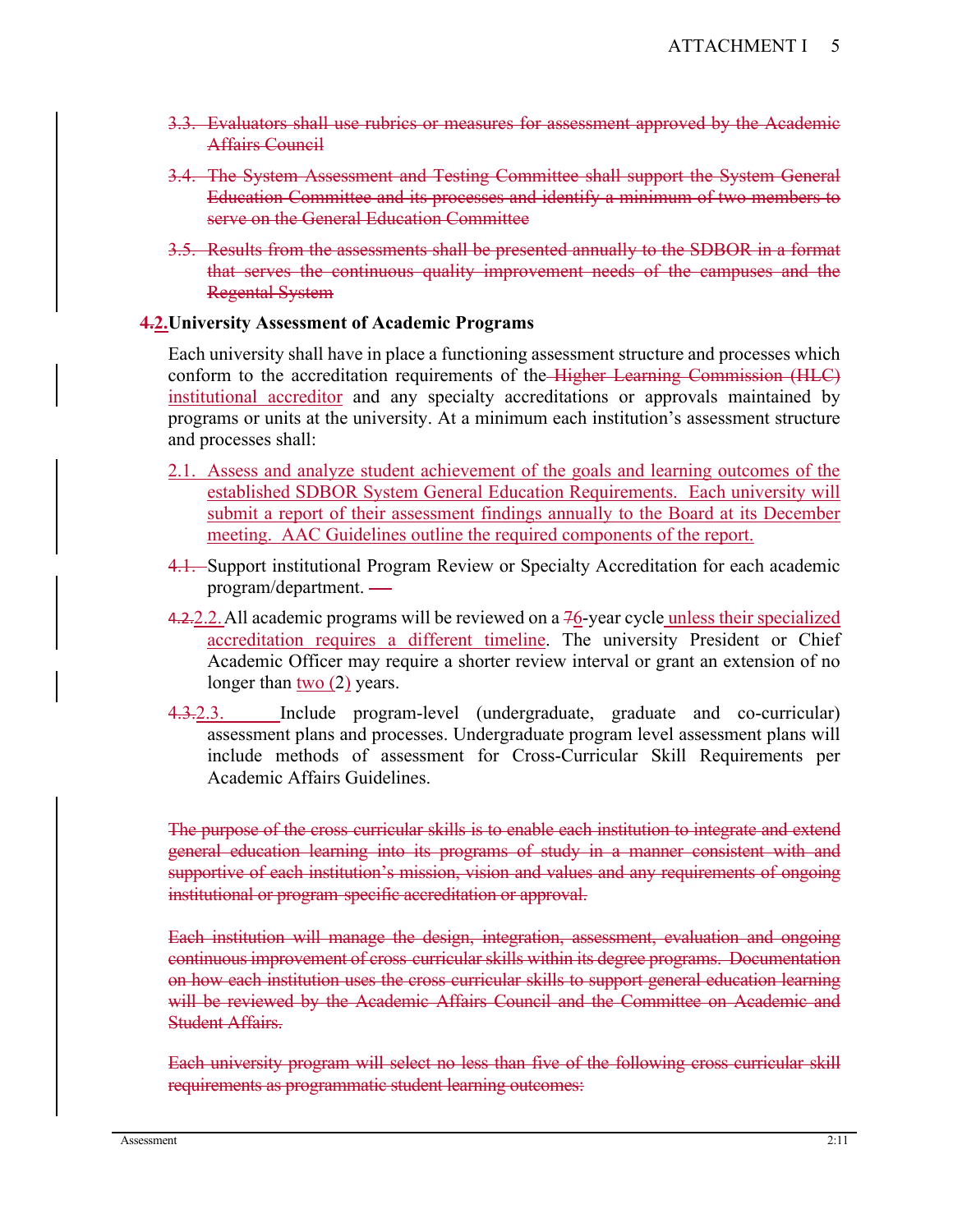#### **Inquiry and Analysis**

A systematic process of exploring issues, objects or works through the collection and analysis of evidence that results in informed conclusions or judgments. Analysis is the process of breaking complex topics or issues into parts to gain a better understanding of them.

#### **Critical and Creative Thinking**

A habit of mind characterized by the comprehensive exploration of issues, ideas, artifacts, and events before accepting or formulating an opinion or conclusion. Both the capacity to combine or synthesize existing ideas, images, or expertise in original ways and the experience of thinking, reacting, and working in an imaginative way characterized by a high degree of innovation, divergent thinking, and risk taking.

#### **Information Literacy**

The ability to know when there is a need for information, to be able to identify, locate, evaluate, and effectively and responsibly use and convey that information to address the need or problem at hand.

#### **Teamwork**

Behaviors under the control of individual team members effort they put into team tasks, their manner of interacting with others on team, and the quantity and quality of contributions they make to team discussions.

#### **Problem Solving**

The process of designing, evaluating and implementing a strategy to answer an open ended question or achieve a desired goal.

#### **Civic Knowledge and Engagement**

Developing the combination of knowledge, skills, values and motivation that make a difference in the civic life of communities and promoting the quality of life in a community, through both political and non political processes. Engagement encompasses actions wherein individuals participate in activities of personal and public concern that are both individually life enriching and socially beneficial to the community.

#### **Intercultural Knowledge**

Cognitive, affective, and behavioral skills that support effective and appropriate interaction in a variety of cultural contexts.

#### **Ethical Reasoning**

Reasoning about right and wrong human conduct. It requires students to be able to assess their own ethical values and the social context of problems, recognize ethical issues in a variety of settings, think about how different ethical perspectives might be applied to ethical dilemmas and consider the ramifications of alternative actions.

#### **Foundational Lifelong Learning Skills**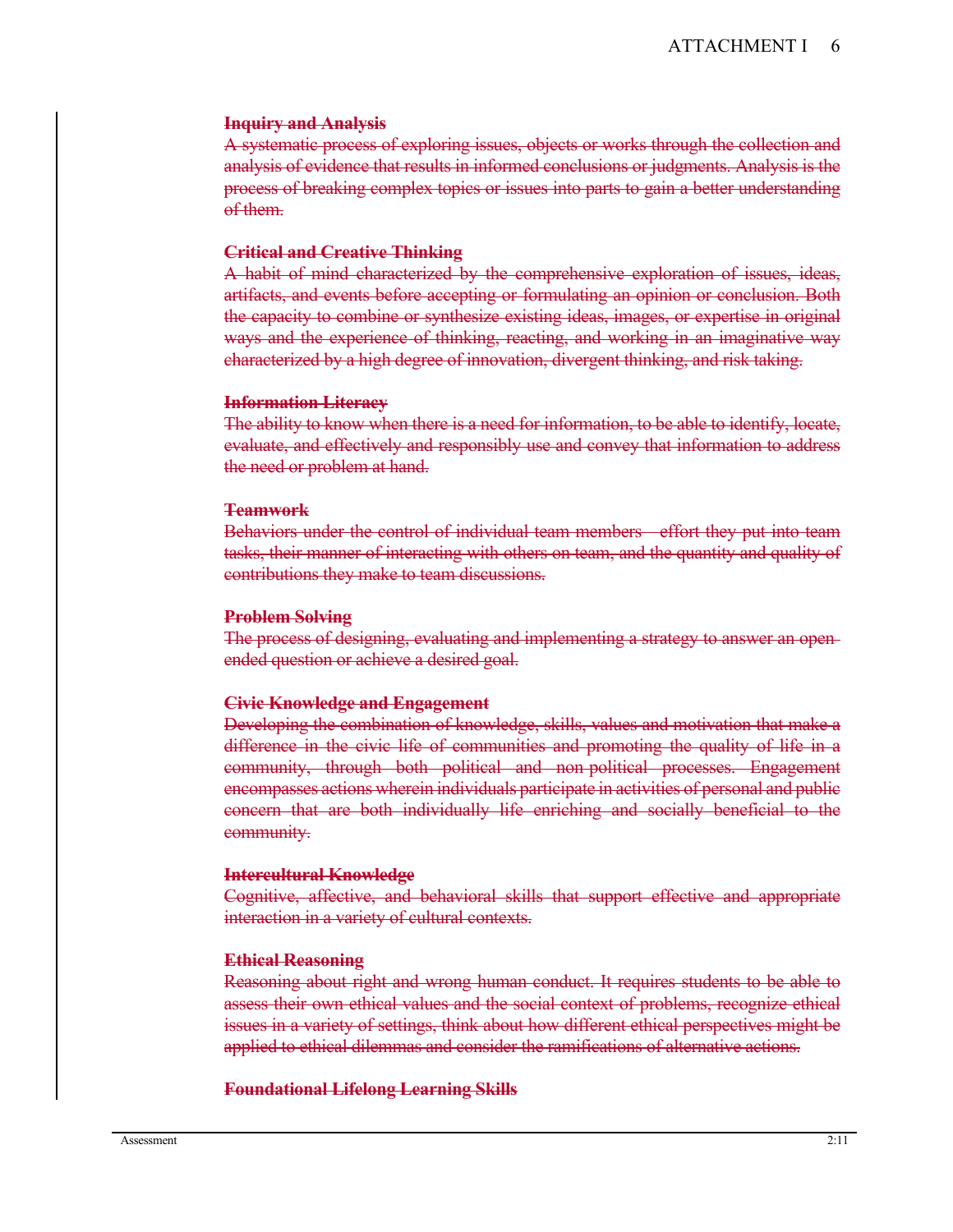Involves "purposeful learning activity, undertaken on an ongoing basis with the aim of improving knowledge, skills and competence."

### **Integrative Learning**

An understanding and a disposition that a student builds across the curriculum and co curriculum, from making simple connections among ideas and experiences to synthesizing and transferring learning to new, complex situations within and beyond the campus.

### **Diversity, Inclusion and Equity**

The intentional engagement with diversity (i.e., individual differences and group/social differences) in ways that increase awareness, content knowledge, cognitive sophistication, and empathic understanding of the complex ways individuals interact within systems and institutions leading to opportunities for equal access to and participation in educational and community programs for all members of society.

- 4.4.2.4. Include other required elements of the university assessment program as identified by individual institutions.
- 4.5.2.5. Incorporate the results of assessment and evaluation processes into the regular review of curriculum, co-curricular programs and related policies and procedures.

# **FORMS / APPENDICES:**

None

# **SOURCE:**

BOR August 1984; BOR April 1987; BOR June 1987; BOR June 1992; BOR March 2005; BOR August 2016.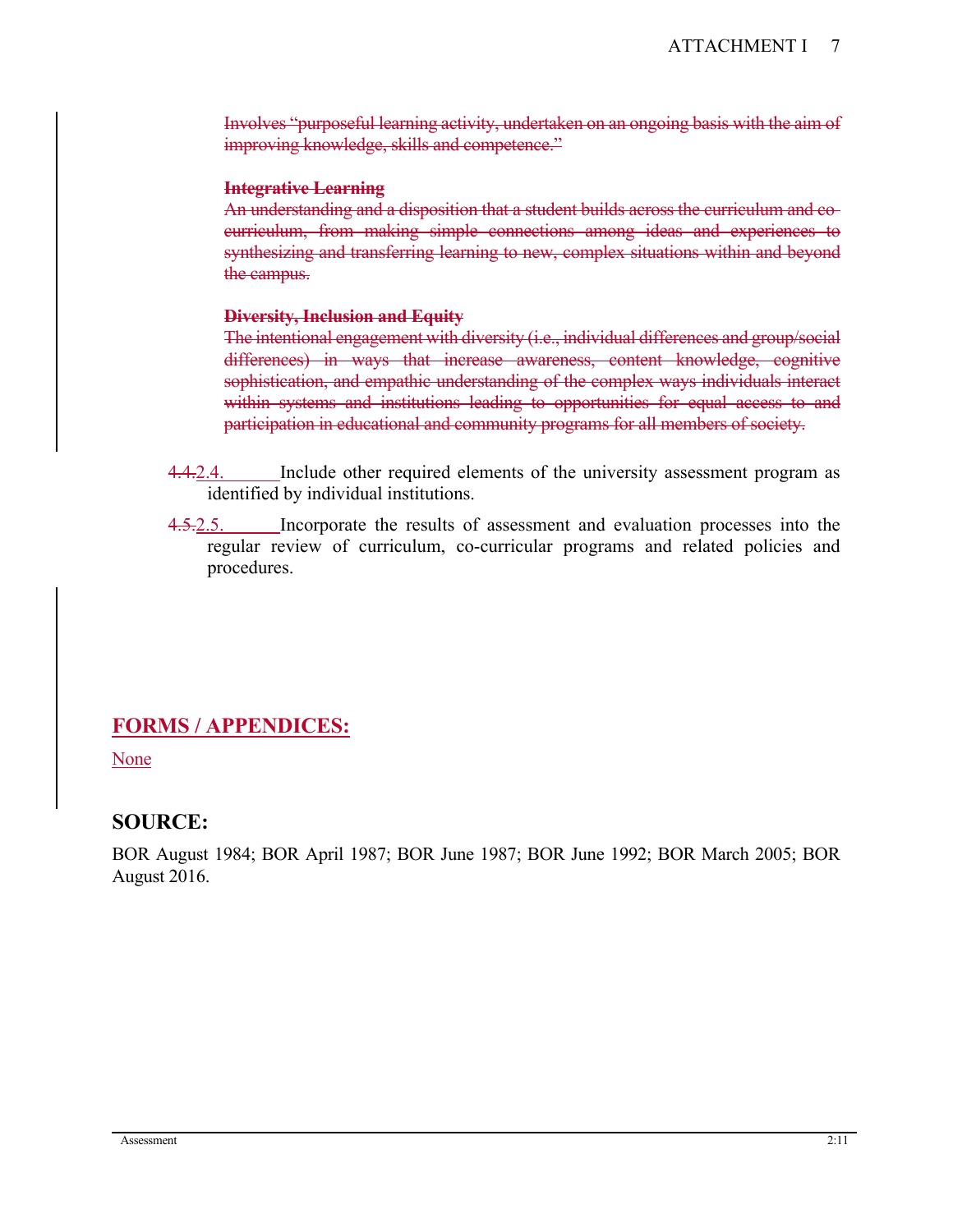# **SOUTH DAKOTA BOARD OF REGENTS**

# **Policy Manual**

# **SUBJECT:** Assessment

# **NUMBER:** 2:11

# **A. PURPOSE**

This policy identifies the responsibility of each university to assess student learning within its academic programs. Assessment of student learning enhances the overall quality of academic and co-curricular programs. University assessment programs increase communication within and between departments/units related to departmental, college and institutional goals and objectives. Assessment also enhances public understanding of higher education and diversity of institutional roles and missions.

## **B. DEFINITIONS**

- **1. Academic Program:** The degree, major, and as applicable the specialization approved by the Board of Regents for the degree-granting institution.
- **2. Assessment:** A systematic collection, review, and use of information about educational programs undertaken for the purpose of improving student learning and development.
- **3. Institutional Accreditor:** The six public universities are accredited by the Higher Learning Commission.

# **C. POLICY STATEMENTS**

- **1.** Assessment is a necessary and integral component of continuous improvement for academic programs.
- **2.** Information gained from assessment should be used to improve student outcomes.
- **3.** Assessment of student outcomes may include authentic student work, student performances, nationally normed tests, licensure exams, surveys, observations, placement rates and other measures as determined by the academic department and university.
- **4.** The Board shall remain apprised of students' learning outcomes and each university's efforts to improve student learning outcomes.
- **5.** Assessment for continuous improvement should not be used to make comparisons among Regental universities, as the curriculum, assessment plans, measurement instruments, ratings, resources, faculty, students, and missions are different for each university.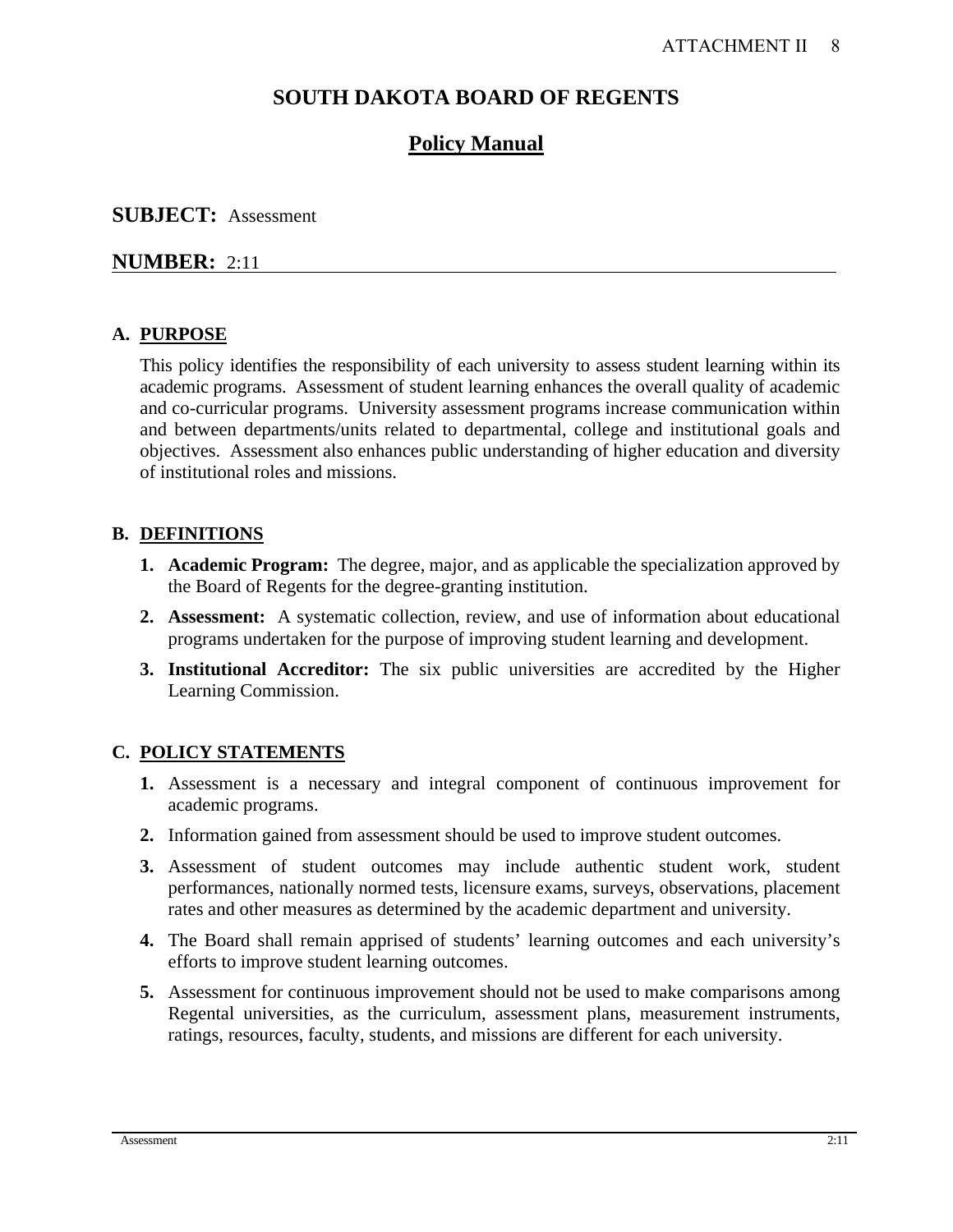# **D. ASSESSMENT POLICY**

### **1. System Assessment Committee**

Each university shall appoint at least one representative to the SDBOR System Assessment Committee. The Committee shall:

- 1.1. Advise the Academic Affairs Council on matters related to assessment, including policy and guidelines designed to ensure that assessment requirements and activities are clear, efficient, and effective;
- 1.2. Communicate and coordinate with the System General Education Committee to advance system initiatives pertaining to assessment.

## **2. University Assessment of Academic Programs**

Each university shall have in place a functioning assessment structure and processes which conform to the accreditation requirements of the institutional accreditor and any specialty accreditations or approvals maintained by programs or units at the university. At a minimum each institution's assessment structure and processes shall:

- 2.1. Assess and analyze student achievement of the goals and learning outcomes of the established SDBOR System General Education Requirements. Each university will submit a report of their assessment findings annually to the Board at its December meeting. AAC Guidelines outline the required components of the report.
- 2.2. Support institutional Program Review or Specialty Accreditation for each academic program/department. All academic programs will be reviewed on a 6-year cycle unless their specialized accreditation requires a different timeline. The university President or Chief Academic Officer may require a shorter review interval or grant an extension of no longer than two (2) years.
- 2.3. Include program-level (undergraduate, graduate and co-curricular) assessment plans and processes. Undergraduate program level assessment plans will include methods of assessment for Cross-Curricular Skill Requirements per Academic Affairs Guidelines.
- 2.4. Include other required elements of the university assessment program as identified by individual institutions.
- 2.5. Incorporate the results of assessment and evaluation processes into the regular review of curriculum, co-curricular programs and related policies and procedures.